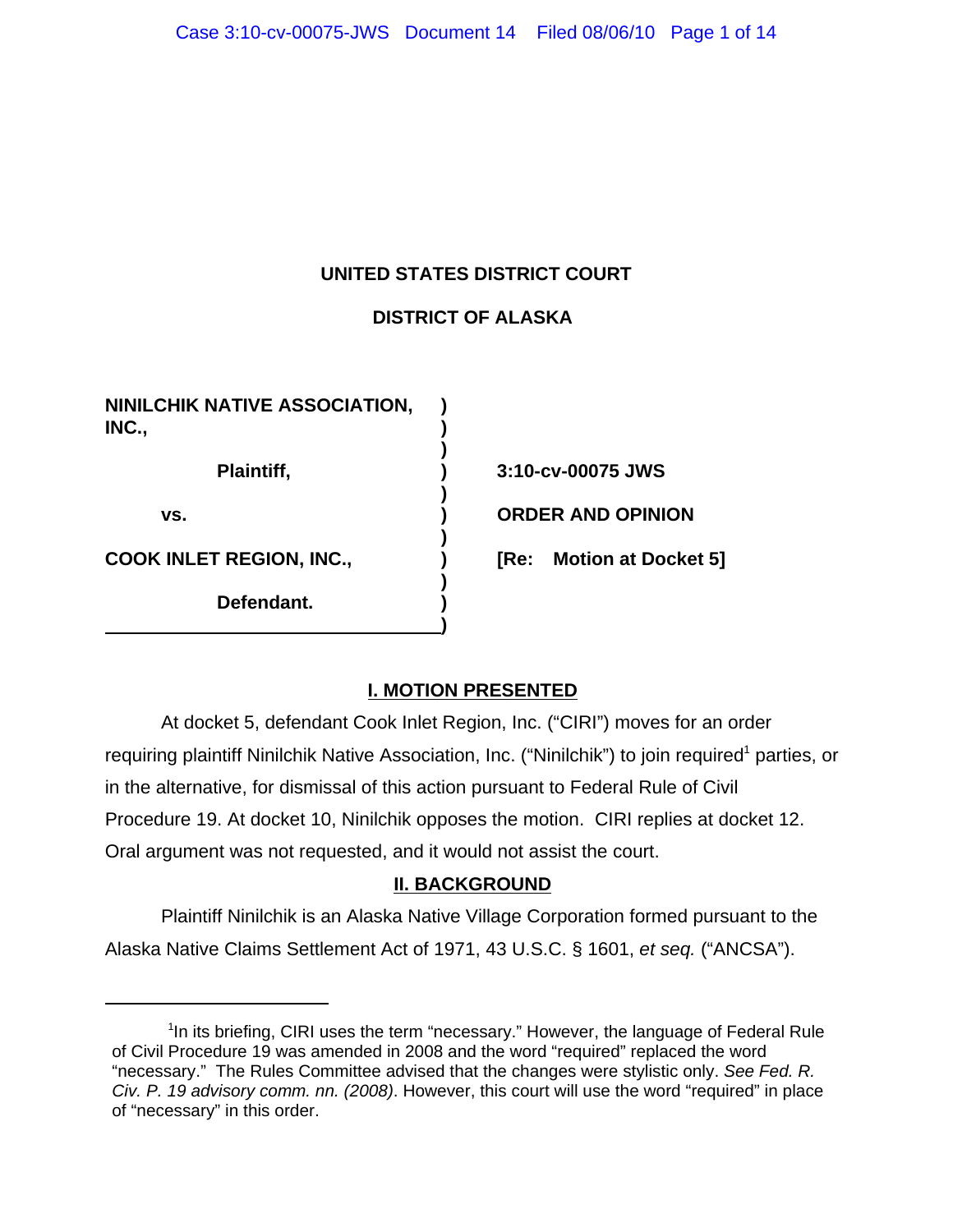Defendant CIRI is an Alaska Native Regional Corporation formed pursuant to ANCSA. As part of a comprehensive settlement of aboriginal land claims, ANCSA provided for the withdrawal, selection, and conveyance of approximately 44 million acres of federal land within the State of Alaska to Native regional and village corporations. $2$ 

Under ANCSA, the United States Department of the Interior ("Interior") was mandated to withdraw all available public lands in a township in which any Native village was located, as well as all public lands in two concentric rings of townships around each village.<sup>3</sup> Section 12(a) of ANCSA (43 U.S.C. § 1611(a)) authorized each village to select a designated number of acres from these withdrawn lands for conveyance to the village corporation ("§ 12(a) selections").<sup>4</sup> Section 12(b) of ANCSA (43 U.S.C. § 1611(b)) required Interior to allocate additional lands to each regional corporation on the basis of Native population.<sup>5</sup> The regional corporations were then required to distribute those § 12(b) lands among their constituent village corporations.<sup>6</sup>

Ninilchik is a village corporation within the Cook Inlet region of Alaska.<sup>7</sup> CIRI is the regional corporation for the Cook Inlet region.<sup>8</sup> There are other Native corporations and associations relevant to this dispute that are also located within the Cook Inlet

 $2$ Except as otherwise noted, facts in this section are taken from plaintiff's complaint. None appear to be in dispute. This order presents an abbreviated history of the relationship between the parties and a succinct description of certain ANCSA provisions which bear on the motion before the court. A fuller recitation of the history between Ninilchik and CIRI is presented in *Cook Inlet Region, Inc. v. Ninilchik Native Association, Inc*., *et al*., 3:09-cv-00035- JWS, Order at Docket 34. A more complete discussion of ANCSA and agreements relevant to this case entered after ANCSA's enactment is set forth in *Seldovia Native Assoc., Inc. v. United States*, 144 F. 3d 769 (Fed. Cir. 1998) and *Chickaloon-Moose Creek Native Assoc., Inc. v. Norton*, 360 F.3d 972 (9th Cir. 2004).

 ${}^{3}$ Complaint, doc. 1 ¶ 9. 4 *Id.* at ¶ 10. 5 *Id.* at ¶ 11. 6 *Id.* 7 *Id.* at ¶ 12. 8 *Id.*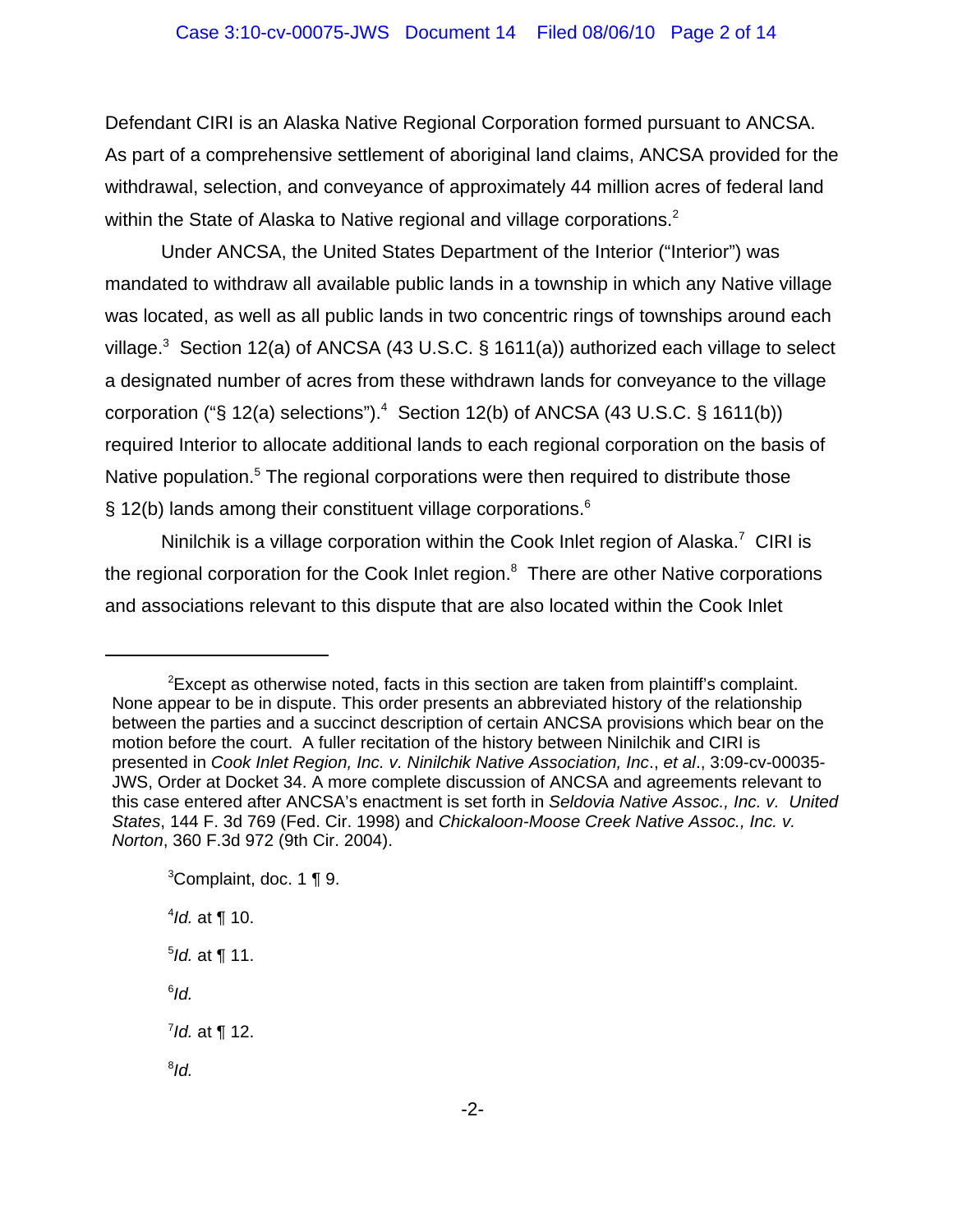region, including: Alexander Creek Native Association, Inc., Chickaloon-Moose Creek Native Association, Inc., Knikatnu, Inc., Salamatof Native Association, Inc., Seldovia Native Association, Inc., and Tyonek Native Corporation (the "other villages").<sup>9</sup>

ANCSA mandated that all Alaska Native villages make their § 12(a) land selections by December 1974. However, due to uncertainty surrounding the eligibility of two villages in the Cook Inlet region, Interior did not specifically designate land withdrawals for each village, and instead withdrew a single block of land for the group of villages in this region, thus requiring the villages to compete for the same land.<sup>10</sup> In response, the villages made their § 12(a) selections in a series of rounds, similar to a professional sports draft.<sup>11</sup> To resolve the uncertainty about the eligibility of two of the villages, all of the villages conducted four distinct rounds selections, which were labeled Methods A, B, C, and  $D^{12}$  Each round was based upon a mutually exclusive hypothetical with respect to the eligibility for village status of Alexander Creek and Salamatof.<sup>13</sup> The villages filed their  $\S$  12(a) selections with Interior by the December 1974 deadline. $14$ 

In May 1976, the Bureau of Land Management ("BLM") rejected many of the  $\S$  12(a) selection claims filed by the village corporations in the Cook Inlet region.<sup>15</sup> Because ANCSA contained no provision authorizing re-submission of new selections

9 *Id*. at ¶ 13.

<sup>10</sup>*Id.* at ¶ 15.

<sup>11</sup>*Id*. at ¶ 16.

 $12$ *Id.* 

 $13$ In Method A, both Alexander Creek and Salamatof were presumed eligible to participate in the land selection process. In Method B, Salamatof was presumed eligible, but Alexander Creek was not. In Method C, Alexander Creek was presumed eligible, but Salamatof was not. In Method D, neither village was presumed eligible. Ultimately, Salamatof was determined to be eligible and Alexander Creek was not, making Method B the operative method. *Id*. at ¶¶ 16, 29.

<sup>14</sup>*Id.* at ¶ 17.

<sup>15</sup>*Id*. at ¶ 21.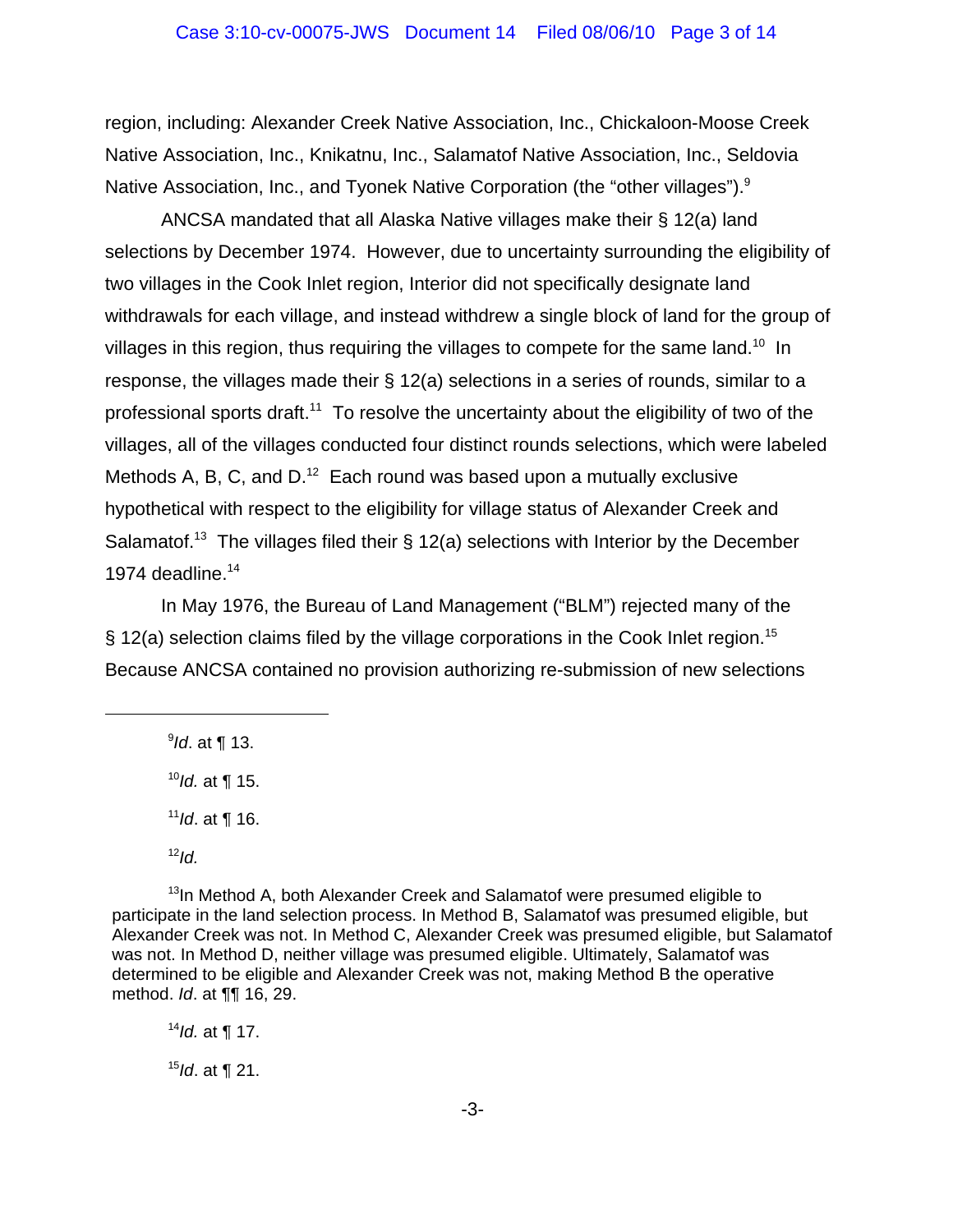### Case 3:10-cv-00075-JWS Document 14 Filed 08/06/10 Page 4 of 14

after the 1974 statutory deadline, the villages feared they would lose significant portions of their § 12(a) entitlements.<sup>16</sup> As a result, the villages authorized CIRI, through an agreement titled the "12(a) Conveyance Agreement," to pursue a legislative solution that would restore the villages' § 12(a) entitlements.<sup>17</sup> The 12(a) Conveyance Agreement proposed that CIRI would receive title to the lands from the United States and subsequently reconvey those lands to the village corporations guided by a set of standards.<sup>18</sup> The 12(a) Conveyance Agreement states, "[u]nless the affected village corporations otherwise agree, their § 12(a) selections, including the specific tract selected and the priorities listed in those selections, shall govern."<sup>19</sup>

In August 1976, CIRI and Interior entered into an agreement known as the "Deficiency Agreement."20 The Deficiency Agreement proposed the transfer of withdrawn lands from the federal government to CIRI for retransfer to the village corporations.<sup>21</sup> The Deficiency Agreement partitioned lands eligible for transfer into two separate appendices: Appendix A and Appendix  $C<sup>22</sup>$  Due to this partitioning, the villages' § 12(a) selection lands from the operative Method B round were divided between Appendices A and C of the Deficiency Agreement.<sup>23</sup>

In November 1986, the federal government conveyed to CIRI lands described in Appendix A of the Deficiency Agreement.<sup>24</sup> After CIRI reconveyed to the villages their

<sup>19</sup>The parties have not provided the court with a copy of the 12(a) Conveyance Agreement. As a result, the quoted text is taken directly from plaintiff's complaint. *Id*. at ¶ 25.

<sup>20</sup>*Id*. at ¶ 30.  $^{21}$ *Id*.  $^{22}$ *Id*. <sup>23</sup>*Id.* at ¶ 31. <sup>24</sup>*Id*. at ¶ 35.

<sup>16</sup>*Id*. at ¶ 22.

<sup>17</sup>*Id*. at ¶ 23.

<sup>18</sup>*Id*. at ¶ 24.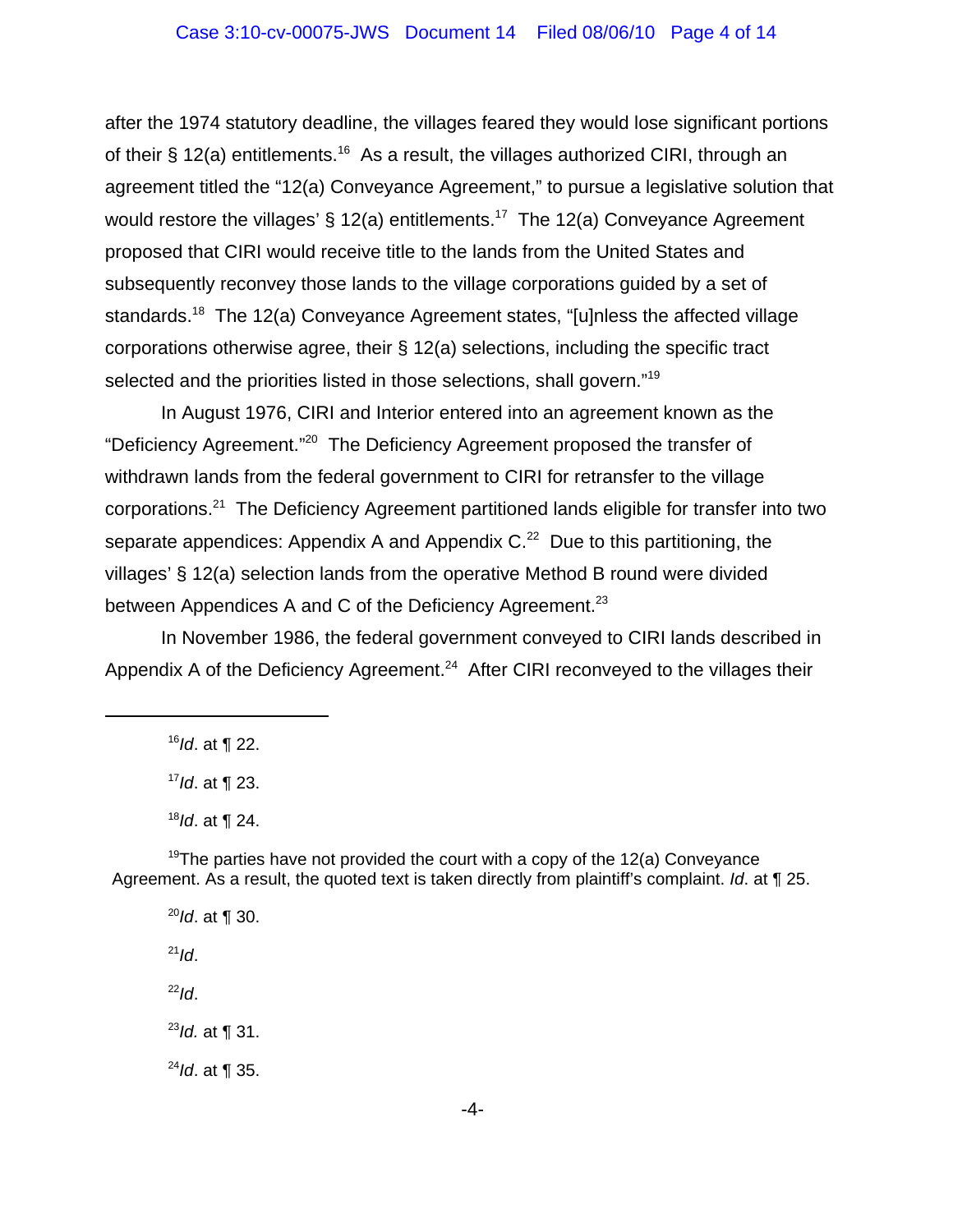### Case 3:10-cv-00075-JWS Document 14 Filed 08/06/10 Page 5 of 14

§ 12(a) selections from those listed in Appendix A, it requested that Interior convey the villages' § 12(a) selections from the land listed in Appendix  $C^{25}$  However, Interior notified CIRI that pursuant to the Deficiency Agreement, it was not entitled to conveyance of Appendix C lands because there were Appendix A lands that remained unselected, and Appendix C lands could not become available until all Appendix A lands were distributed.<sup>26</sup> Despite Interior's refusal to convey Appendix C lands to CIRI, all of the villages in the region, except Ninilchik, were able to fulfill their § 12(a) entitlements because the § 12(a) selections they made in the Method B round were later partitioned as Appendix A lands.<sup>27</sup> Ninilchik had made § 12(a) selections in the Method B round that were later partitioned as Appendix C lands. $^{28}$ 

CIRI protested Interior's decision not to convey Appendix C lands. Interior's position was upheld by an opinion of the Solicitor in 1994 that was later adopted by the Assistant Secretary for Lands and Minerals Management.<sup>29</sup> CIRI and the villages subsequently filed suit in the district court. The court upheld Interior's interpretation of the Deficiency Agreement and ruled that Interior could convey lands from Appendix C only if the lands from Appendix A were insufficient to meet the villages' statutory entitlements.<sup>30</sup> CIRI and the villages appealed, and the Ninth Circuit upheld the decision of the district court.<sup>31</sup> The court held that Ninilchik "must fulfill its § 12(a) entitlement from Appendix A land not subject to other villages' § 12(a) selections."32

- <sup>25</sup>*Id*. at ¶ 37.
- <sup>26</sup>*Id.* at ¶ 38.
- <sup>27</sup>*Id.* at ¶ 41.
- <sup>28</sup>*Id*. at ¶ 40.
- <sup>29</sup>*Id.* at ¶ 42.
- <sup>30</sup>*Id*. at ¶ 43.

<sup>32</sup>*Id.* at 984.

<sup>31</sup>*Chickaloon-Moose Creek Native Ass'n*, 360 F.3d 972.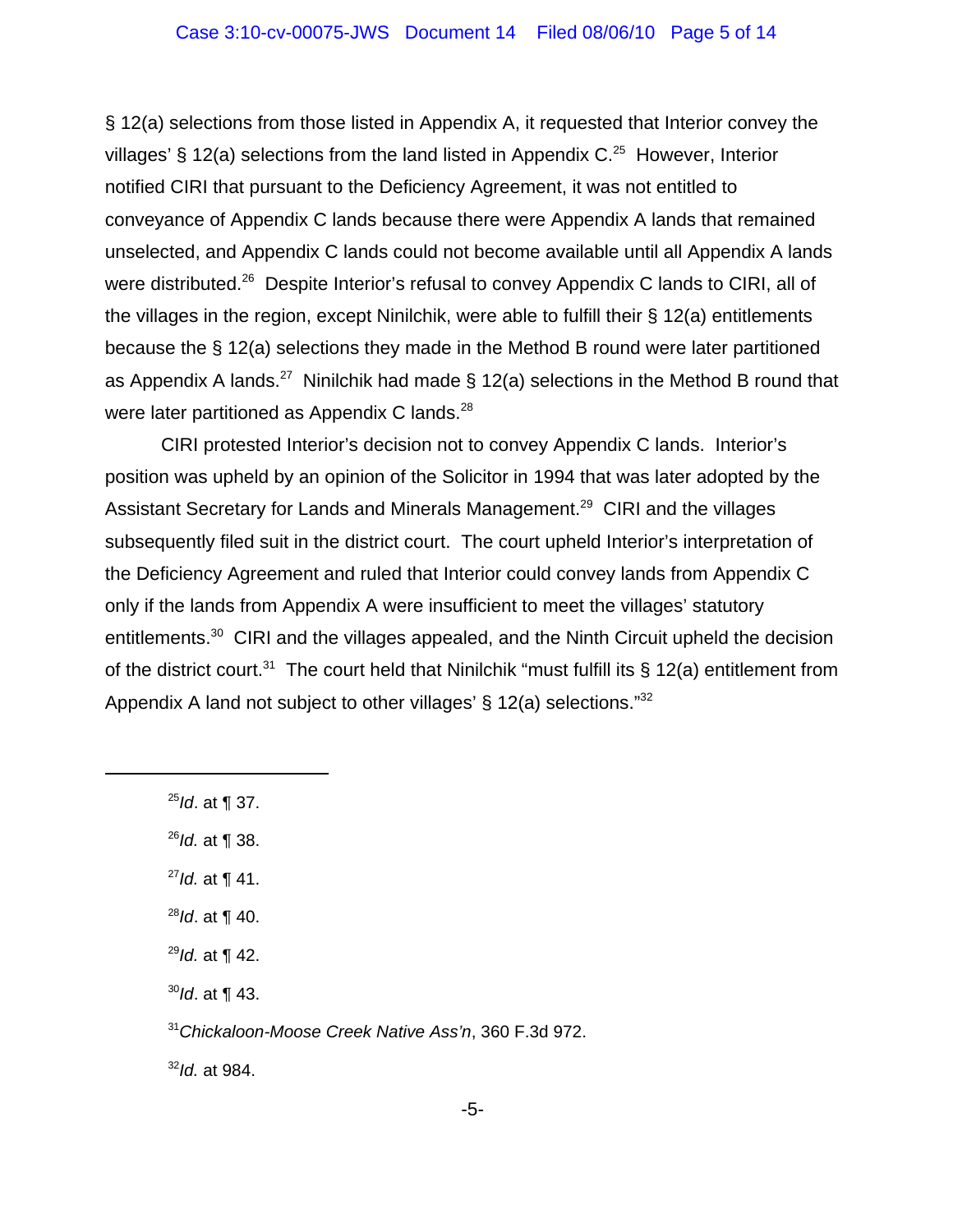#### Case 3:10-cv-00075-JWS Document 14 Filed 08/06/10 Page 6 of 14

In April 2008, Ninilchik delivered to CIRI a document entitled "Request for Reconveyance," in which it identified § 12(a) selections from available Appendix A lands.<sup>33</sup> In its § 12(a) selections, Ninilchik requested lands that have been identified as potential sites for a port and road for the Pebble Mine, which Ninilchik acknowledges might be financially advantageous for the village, depending on future development. $34$ Ninilchik concedes that the other villages publically opposed its § 12(a) selections at that time. $35$  As a result, CIRI notified Ninilchik that it would not convey the lands Ninilchik selected in its Request for Reconveyance absent a release of liability from the other villages.<sup>36</sup>

In an attempt to resolve the dispute, in August 2008, the villages and CIRI entered into an agreement entitled "Consent to Conveyance," in which each village agreed that CIRI would convey to the villages their § 12(a) selections from the Method B round, pursuant to the 12(a) Conveyance Agreement.<sup>37</sup> The villages also waived their right to sue CIRI or each other over the  $\S 12(a)$  conveyances.<sup>38</sup> In relevant part, the Consent agreement states:

The parties mutually consent to the Section 12(a) Conveyances by CIRI pursuant to the Village 12(a) Agreement, and each party releases and forever discharges each other party from any and all claims, complaints, causes of action, proceedings, lawsuits, damages, losses, costs, expenses, and legal objections of any kind ("Claims") to the Section 12(a) Conveyances under the Village 12(a) Agreement, the Village 12(b) Agreement, the Deficiency Agreement, the Terms and Conditions, or any other contract, undertaking or agreement, or under ANCSA or any provision of state, federal or local law.39

<sup>35</sup>*Id.* at ¶ 70.

<sup>36</sup>*Id*. at ¶ 71.

<sup>38</sup>*Id.* at ¶ 72.

 $39$ Memorandum in Support of Motion, doc. 6, Exhibit B at p. 3.

<sup>33</sup>Doc. 1 ¶ 68.

<sup>34</sup>*See generally id*. at ¶¶ 59-64.

<sup>37</sup>*Id.* at ¶ 72.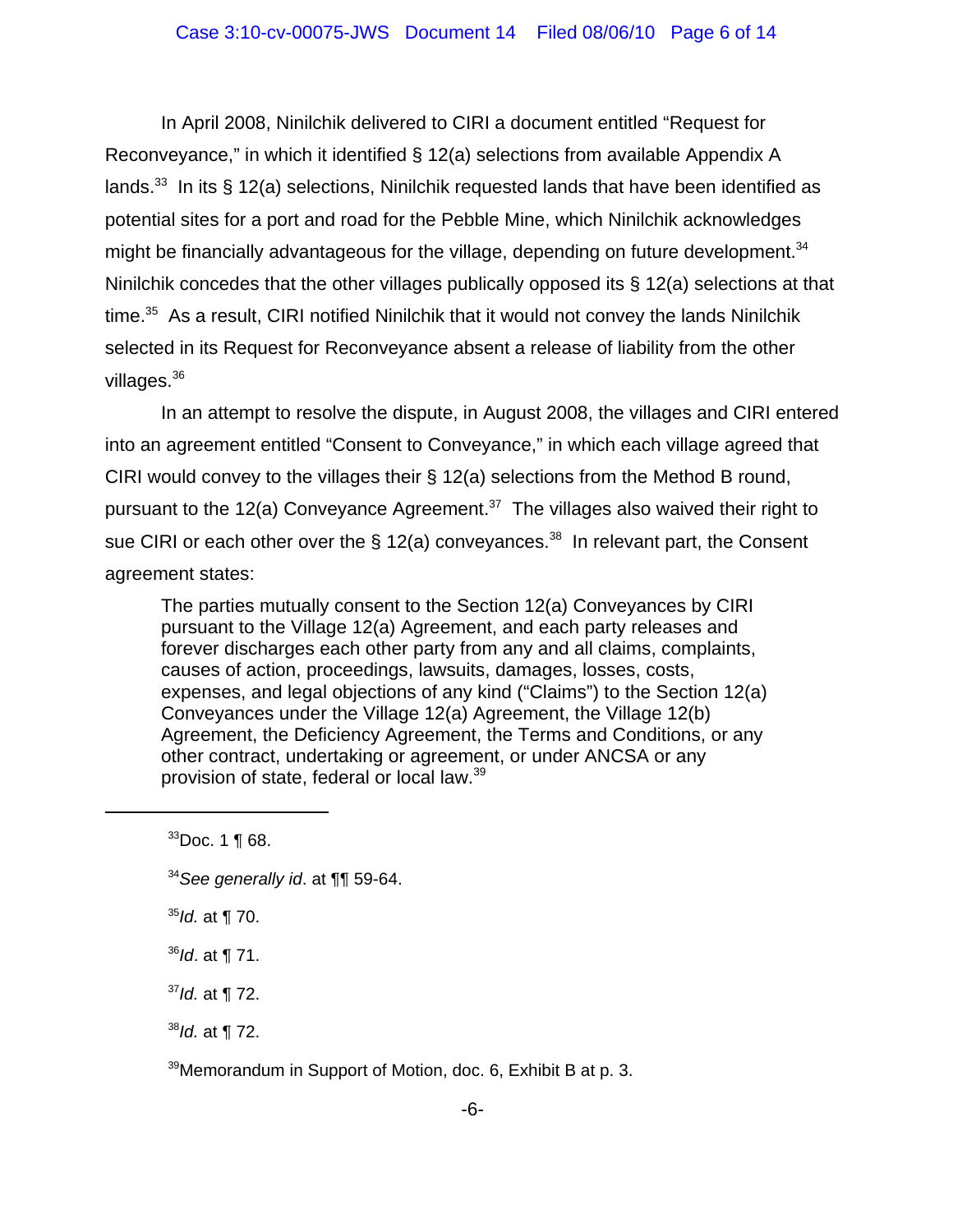Ninilchik, however, reserved all of its rights and remedies related to its § 12(a) entitlement:<sup>40</sup>

Nothing in this Consent to Conveyance shall be construed to waive or release any Claim of any kind, under any agreement or law referenced in paragraph 2 [the above referenced excerpt], relating to lands, or the right to lands, other than the Section 12(a) Conveyances. The parties expressly acknowledge that conveyance of the Section 12(a) Conveyances may not satisfy Ninilchik Native Association Inc.'s ("NNAI's") 12(a) land entitlement under the Village 12(a) Agreement and ANCSA, and NNAI reserves all rights and remedies related to its additional entitlement, except the right to contest the Section 12(a) Conveyances, as more fully described in paragraph 2 above and authorized herein.<sup>41</sup>

The issue of Ninilchik's § 12(a) entitlement was not resolved by the Consent to Conveyance. Ninilchik alleges in its Complaint that CIRI and the villages have discussed a number of alternative ways to resolve Ninilchik's  $\S$  12(a) entitlement.<sup>42</sup> However, the parties have not been able to come to an agreement as to whether Ninilchik should be able to select its § 12(a) entitlements from the unselected Appendix A lands, or whether CIRI has the authority to convey lands to Ninilchik that the village selected in Methods A, C, and D during the 1974 rounds selection process.

In February 2009, CIRI filed an interpleader complaint asking this court to resolve the dispute over whether CIRI should convey the lands Ninilchik selected in its Request for Reconveyance. In July 2009, this court granted Ninilchik's motion to dismiss for lack of subject matter jurisdiction because the issue was not ripe.<sup>43</sup> In December 2009, CIRI rejected Ninilchik's Request for Reconveyance and instead sent Ninilchik deeds to lands chosen by CIRI that Ninilchik had listed in the inoperative Methods A, C, and D rounds of

<sup>42</sup>*Id*. at ¶ 54.

 $40$ Doc. 1 ¶ 72.

 $41$ Doc. 6, Exhibit B at pp. 3-4.

<sup>43</sup>*Cook Inlet Region, Inc. v. Ninilchik Native Association, Inc., et al.*, 3:09-cv-00035-JWS, Order at Docket 34 at p. 10.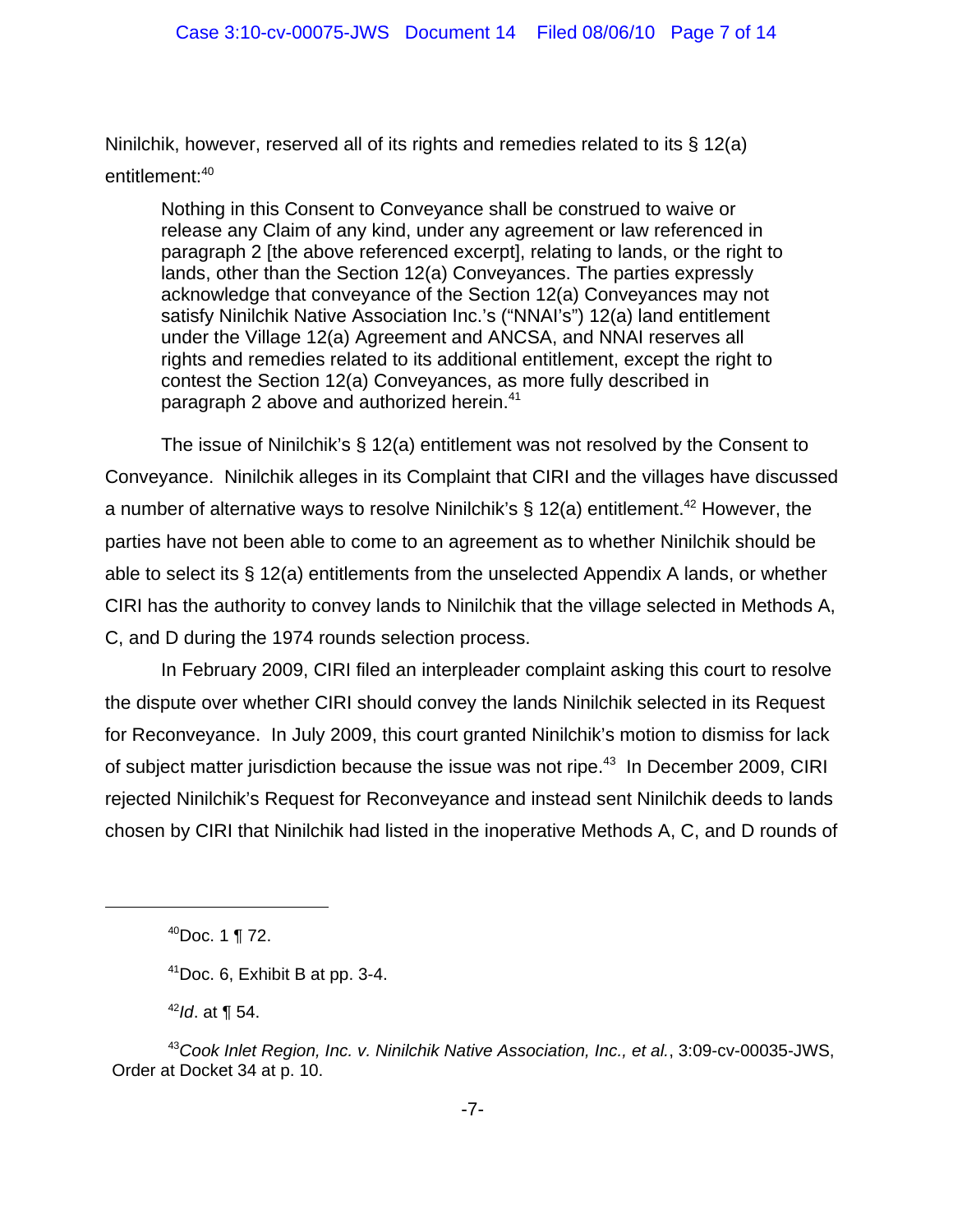land selections.<sup>44</sup> The other villages received deeds to the § 12(a) selection lands they had chosen in the Method B round.<sup>45</sup> In response, Ninilchik rejected the deeds that CIRI delivered.<sup>46</sup>

In April 2010, Ninilchik filed the Complaint that gives rise to the instant action. In it, Ninilchik alleges that each village in the Cook Inlet region has received and accepted its § 12(a) conveyance and has waived any right to sue in protest over § 12(a) conveyances to the other villages.<sup>47</sup> Ninilchik also alleges that CIRI does not have any remaining obligations to convey land to the other village corporations under the § 12(a) Conveyance Agreement.<sup>48</sup> It argues that CIRI is obligated under 43 U.S.C. §§ 1601-1642 and related provisions to convey to Ninilchik the lands selected and identified in its Request for Reconveyance.<sup>49</sup> Ninilchik further alleges that a failure to convey the lands it requested is a breach of the § 12(a) Conveyance Agreement and other related ANCSA agreements.<sup>50</sup> Ninilchik now asks the court to order CIRI to satisfy Ninilchik's ANCSA §12(a) entitlements by conveying title to the lands identified and prioritized in its Request for Reconveyance.<sup>51</sup>

CIRI replied with a 12(b)(7) motion requesting the court to issue an order requiring Ninilchik to join the other villages under Federal Rule of Civil Procedure 19, or, in the alternative, for a dismissal.<sup>52</sup> CIRI argues that the tracts of land requested by Ninilchik in its Request for Reconveyance are among lands that the other villages have a legal claim

- $44$ Doc. 1 ¶ 75.
- <sup>45</sup>*Id*. at ¶ 74.
- <sup>46</sup>*Id*. at ¶ 76.
- <sup>47</sup>*Id*. at ¶ 78.
- <sup>48</sup>*Id.* at ¶ 79.
- <sup>49</sup>*Id*. at ¶¶ 80, 82.
- <sup>50</sup>*Id*. at ¶ 85.
- <sup>51</sup>*Id*. at ¶ 86.
- $52$ Doc. 6 at p. 1.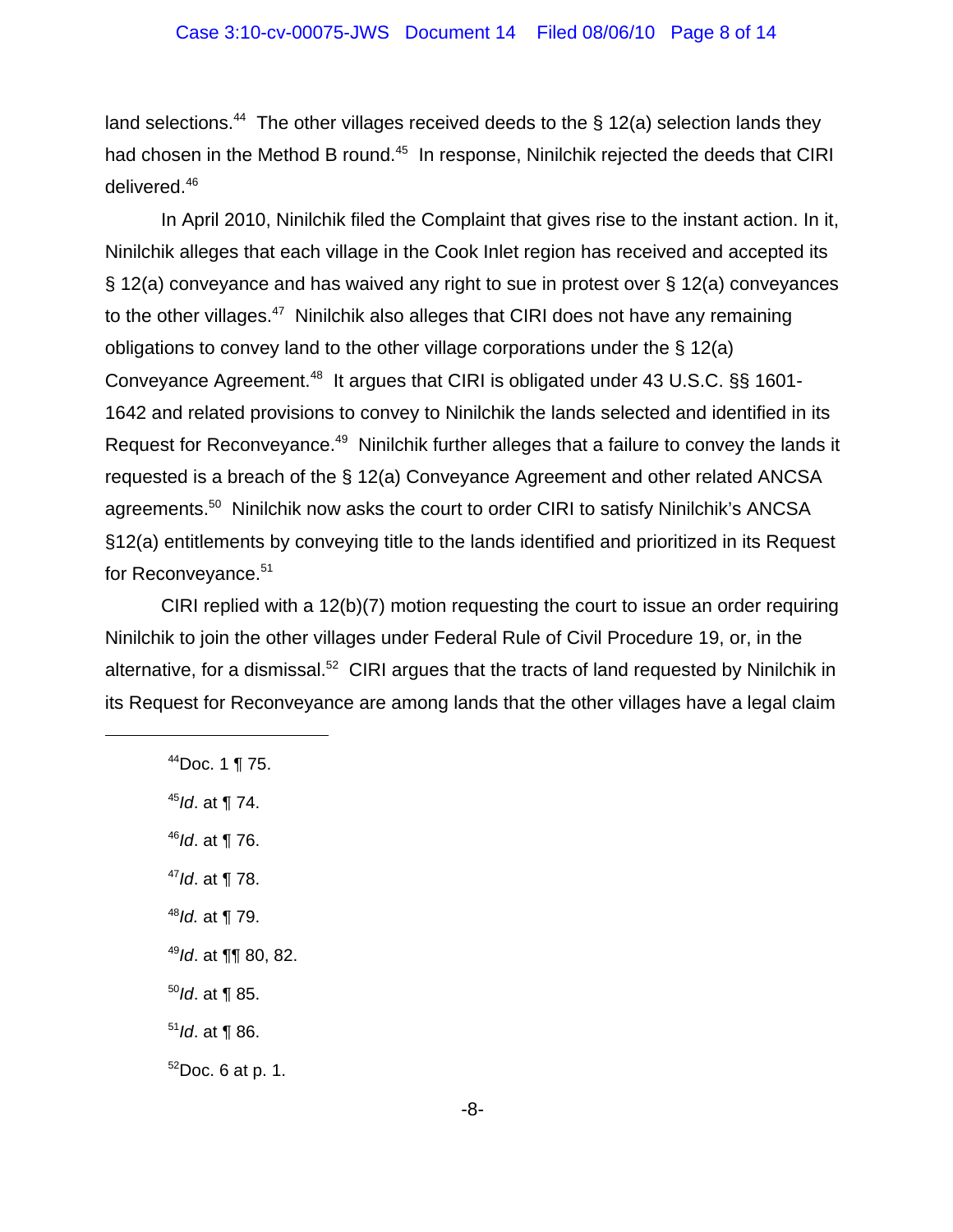to under an agreement called the "§ 12(b) Selection Agreement." In the § 12(b) Selection Agreement, each village filed overlapping, blanket § 12(b) selections on all of the ANCSA lands Interior had approved for the Cook Inlet region until a future date when the parties could meet and prioritize their § 12(b) selections.<sup>53</sup> As a result, CIRI contends that the lands available to the villages for their § 12(b) entitlements are the same lands from which Ninilchik's  $\S$  12(a) selections must be made.<sup>54</sup> CIRI contends that the villages should be joined because they have a legally protected interest in the availability of land from which their § 12(b) selections are to be made and because failure to join these parties may expose CIRI to "multiple, or otherwise inconsistent obligations."55

# **III. STANDARD OF REVIEW**

Federal Rule of Civil Procedure 12(b)(7) permits a party to challenge by preanswer motion the complaint's failure to join a required party under Federal Rule of Civil Procedure 19.<sup>56</sup> A court's review of a Rule 19 motion is a two-part inquiry. First, a court must decide whether the parties are required parties "who should normally be joined under the standards of Rule 19(a)." $57$  Second, if a party is found to be required under Rule 19(a), "the court must determine whether, in equity and good conscience, the action should proceed among the existing parties or should be dismissed" pursuant to Rule

<sup>54</sup>*Id.* at p. 9.

<sup>55</sup>*Id.* at p. 10.

56Fed. R. Civ. P. 12(b)(7).

<sup>57</sup>*Cachil Dehe Band of Wintun Indians of the Colusa Indian Community v. California*, 547 F.3d 962, 969 (9th Cir. 2008) (quoting *Am. Greyhound Racing, Inc. v. Hull*, 305 F.3d 1015, 1022 (9th Cir. 2002)).

<sup>53</sup>*Id.* at pp. 6-7.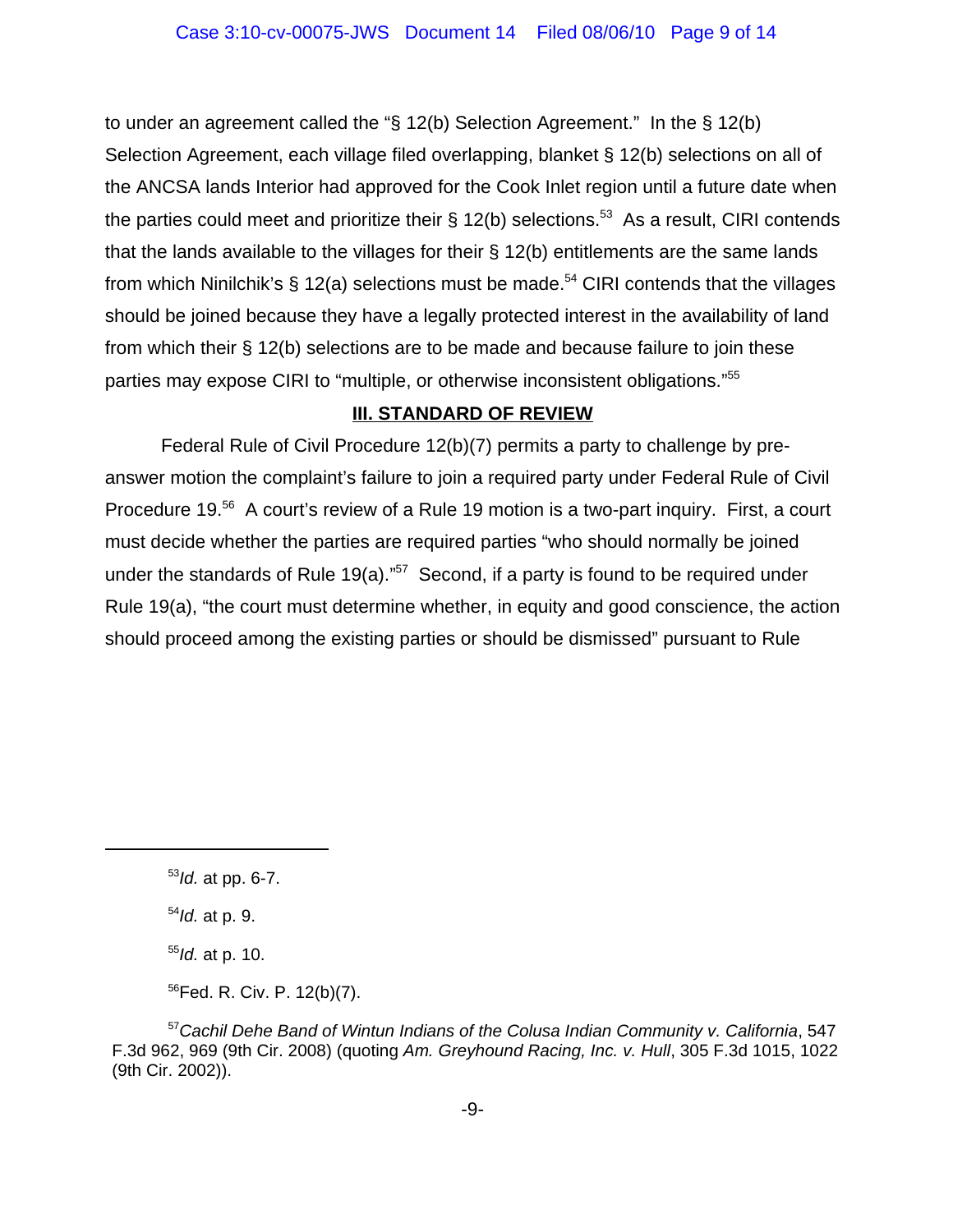19(b).<sup>58</sup> Evaluation of a Rule 19 motion is "practical" and "fact specific."<sup>59</sup> The moving party bears the burden of persuasion when arguing for dismissal. $60$ 

## **IV. DISCUSSION**

A movant has two avenues through which it may succeed in showing that a party is required and should be joined under Rule 19(a). First, a party is required if, in its absence, "the court cannot accord complete relief among existing parties."<sup>61</sup> Second, a party is required if the movant can show that the party "claims an interest relating to the subject of the action and is so situated that disposing of the action in the person's absence may: (i) as a practical matter impair or impede the person's ability to protect the interest; or (ii) leave an existing party subject to a substantial risk of incurring double, multiple, or otherwise inconsistent obligations because of the interest."<sup>62</sup>

Traveling along the first avenue, a party is required to be joined under Rule 19(a)(1)(A) if complete relief cannot be granted in its absence. "This factor is concerned with consummate rather than partial or hollow relief as to those already parties  $\ldots$ ."<sup>63</sup> The court's analysis should include an inquiry into "whether the absence" of the party would preclude the district court from fashioning meaningful relief as between the parties."<sup>64</sup> CIRI does not argue in its briefing that the district court could not provide Ninilchik with complete relief without joining the other villages in this case.

<sup>60</sup>*Makah*, 910 F.2d at 558.

 $61$ Fed. R. Civ. P. 19(a)(1)(A).

 ${}^{62}$ Fed. R. Civ. P. 19(a)(1)(B).

<sup>63</sup>*Disabled Rights Action Committee v. Las Vegas Events, Inc.*, 375 F.3d 861, 879 (9th Cir. 2004) (quoting *Northrop Corp. v. McDonnell Douglas Corp.*, 705 F.2d 1030, 1043 (9th Cir. 1983)).

<sup>64</sup>*Id.*

<sup>58</sup>Fed. R. Civ. P. 19(b).

<sup>59</sup>*Cachil Dehe*, 547 F.3d at 970 (quoting *Makah Indian Tribe v. Verity*, 910 F.2d 555, 558 (9th Cir. 1990)).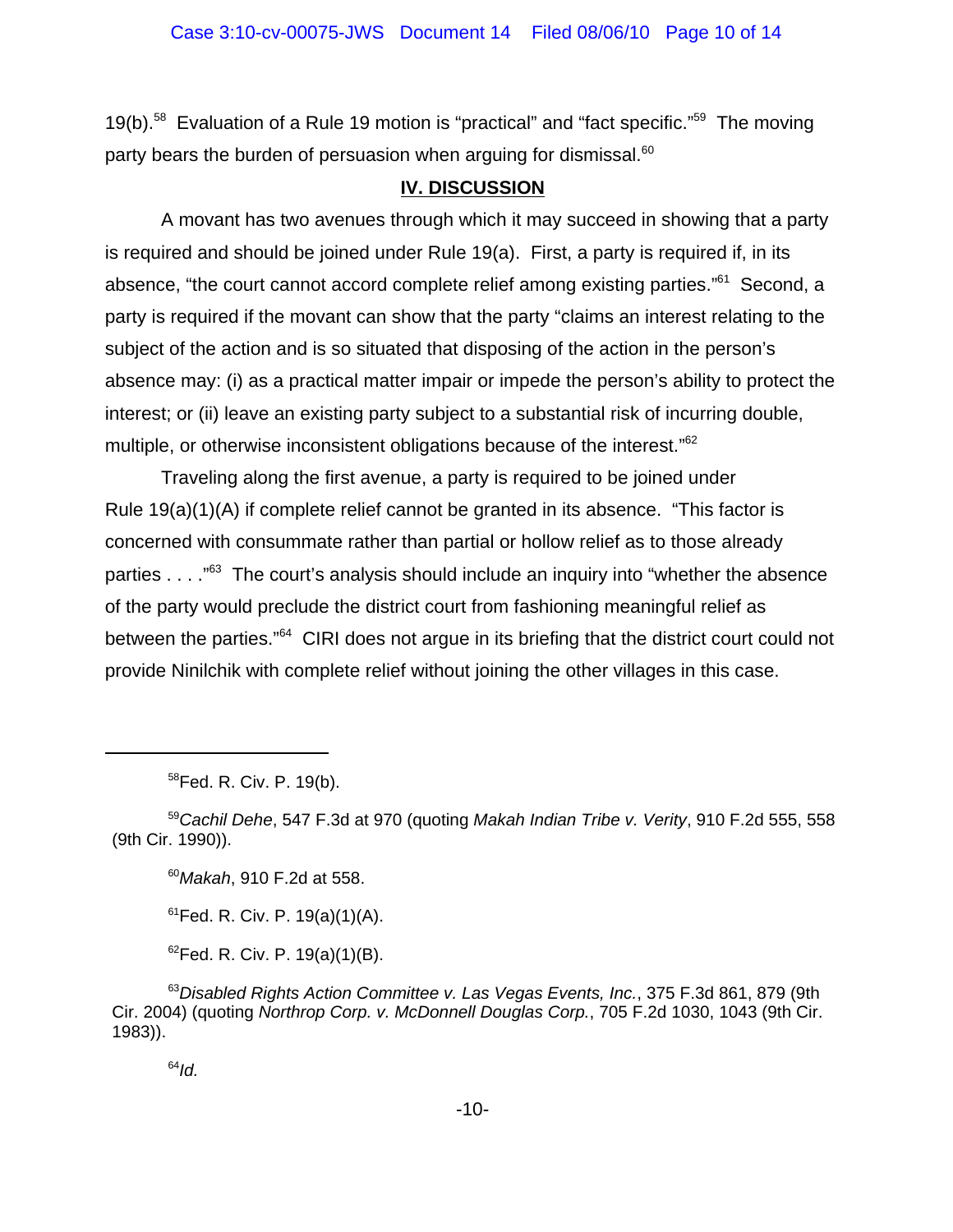Using the second avenue, a moving party is required under Rule 19(a)(1)(B) to show the absent party claims a "legally protected" interest in the litigation.<sup>65</sup> The interest at stake need not be "property in the sense of the due process clause,"<sup>66</sup> but it "must be more than a financial stake, and more than speculation about a future event."<sup>67</sup> Freedom from competition, without more, is not "legally protected."<sup>68</sup> However, a legally protected interest could exist if it "arises from terms in bargained contracts" that a party is seeking to invalidate, but not if a party is seeking to enforce a contract provision that will affect other parties "only incidentally."69

CIRI contends that the other villages are required parties to this litigation under Rule 19(a)(1)(B) because they have a legally protected interest in their § 12(b) entitlements.<sup>70</sup> CIRI argues that the villages' legally protected interest will be impaired if this action is adjudicated in their absence because the land sought by Ninilchik is among the same land that the other villages have asserted should be available for § 12(b) entitlement selection by all village corporations.<sup>71</sup>

CIRI cites *Wilbur v. Locke*<sup>72</sup> to support the proposition that all parties to the § 12(a) Conveyance Agreement must be joined in any litigation where the court is asked to resolve the proper interpretation of that Agreement.73 However, *Wilbur* stands for the principle that a party to a contract is required in "litigation seeking to decimate that

<sup>68</sup>*Id.* at 971.

<sup>69</sup>*Id.* at 972.

 $70$ Doc. 6 at p. 9.

 $71$ *Id.* 

 $73$ Doc. 6 at p. 9.

<sup>65</sup>*Cachil Dehe*, 547 F.3d at 970 (quoting *Makah*, 910 F.2d at 558).

<sup>66</sup>*Id.* (quoting *Am. Greyhound Racing*, 305 F.3d at 1023).

<sup>67</sup>*Id.* (quoting *Makah*, 910 F.2d at 558).

 $72423$  F.3d 1101 (9th Cir. 2005).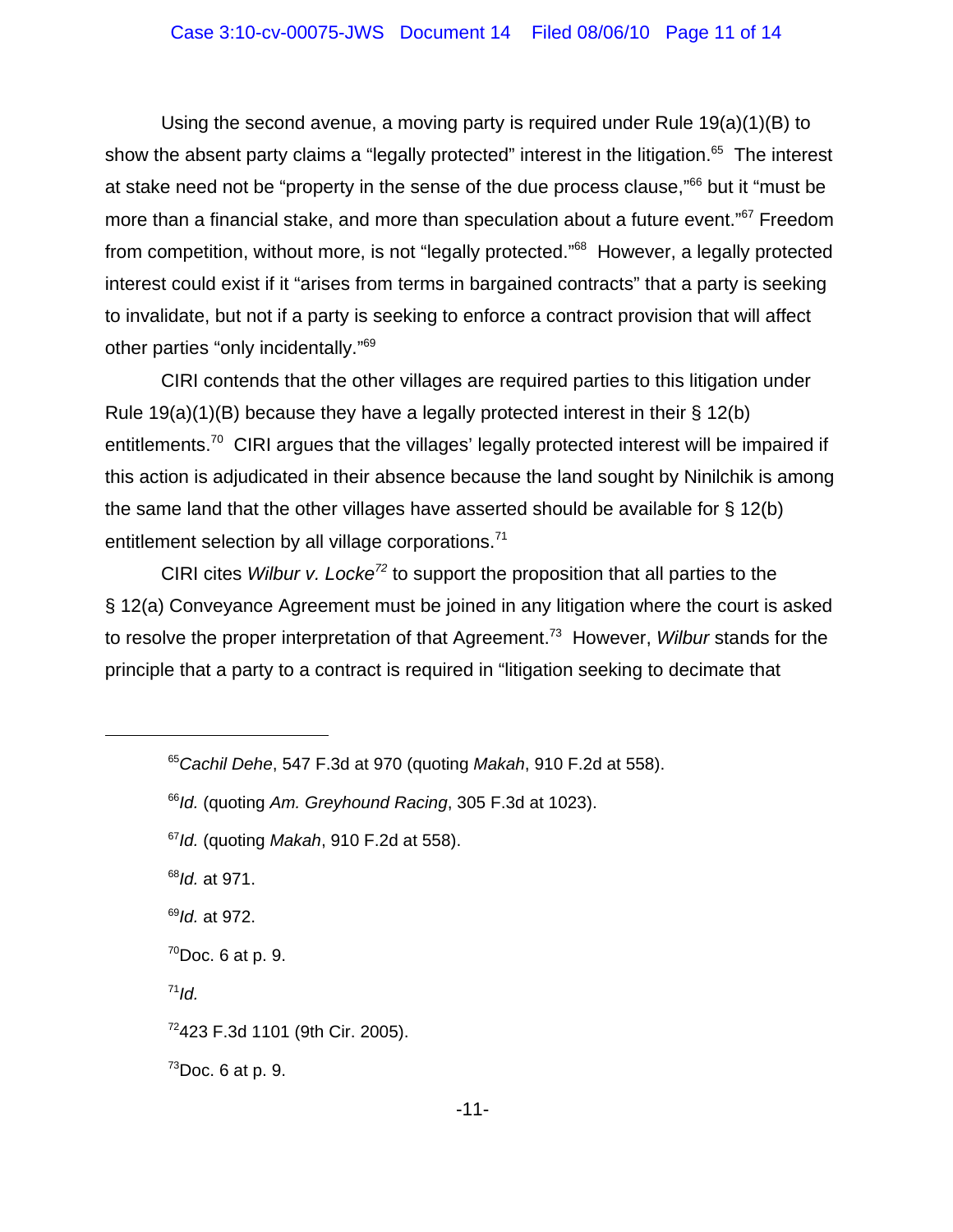### Case 3:10-cv-00075-JWS Document 14 Filed 08/06/10 Page 12 of 14

contract."74 There, the plaintiffs would have had to establish the illegality of a contract in order to succeed on the merits of their claims.<sup>75</sup> The court found that a non-party to the litigation had an interest in retaining the rights granted by the contract, and therefore the party had a legally protected interest in the litigation.<sup>76</sup>

In the instant case, Ninilchik asks the court to satisfy its ANCSA § 12(a) entitlements by conveying title to the lands it identified in its Request for Reconveyance.<sup>77</sup> If Ninilchik were to prevail on its claims, the court could provide complete relief to Ninilchik by providing title to the land it seeks without invalidating any of the agreements signed by the other villages. While the court's decision in this case could incidentally affect the § 12(b) selections of the other villages, this impact does not create a legally protected interest requiring the villages to be joined.<sup>78</sup> That the other villages may wish to be free from competition for potentially valuable lands is also not a sufficient basis for the court to find a legally protected interest necessitating joinder.

Furthermore, "[w]here a party is aware of an action and chooses not to claim an interest, the district court does not err by holding that joinder [i]s 'unnecessary'. "<sup>79</sup> Here, Ninilchik attached documentation to its briefing indicating that it sent letters on two occasions to each of the other villages informing them about the instant lawsuit and asking whether the villages claimed an interest in the lands Ninilchik seeks in its Request for Reconveyance.<sup>80</sup> Neither Ninilchik nor CIRI has presented any arguments or documentation to indicate that the other villages responded and claimed an interest in

<sup>75</sup>*Id.* at 1112.

<sup>76</sup>*Id.*

 $77$ Doc. 1 ¶ 86.

<sup>78</sup>*See Cachil Dehe*, 547 F.3d at 972.

<sup>79</sup>*Altman v. Republic of Austria*, 317 F.3d 954, 971 (9th Cir. 2002) (citing *United States v. Bowen*, 172 F.3d 682, 689 (9th Cir. 1999)).

80Opposition, doc. 10, Attachments A, B.

<sup>74423</sup> F.3d at 1113 (quoting *Dawavendewa v. Salt River Project Agric. Improvement & Power Dist.*, 275 F.3d 1150, 1157 (9th Cir. 2002)).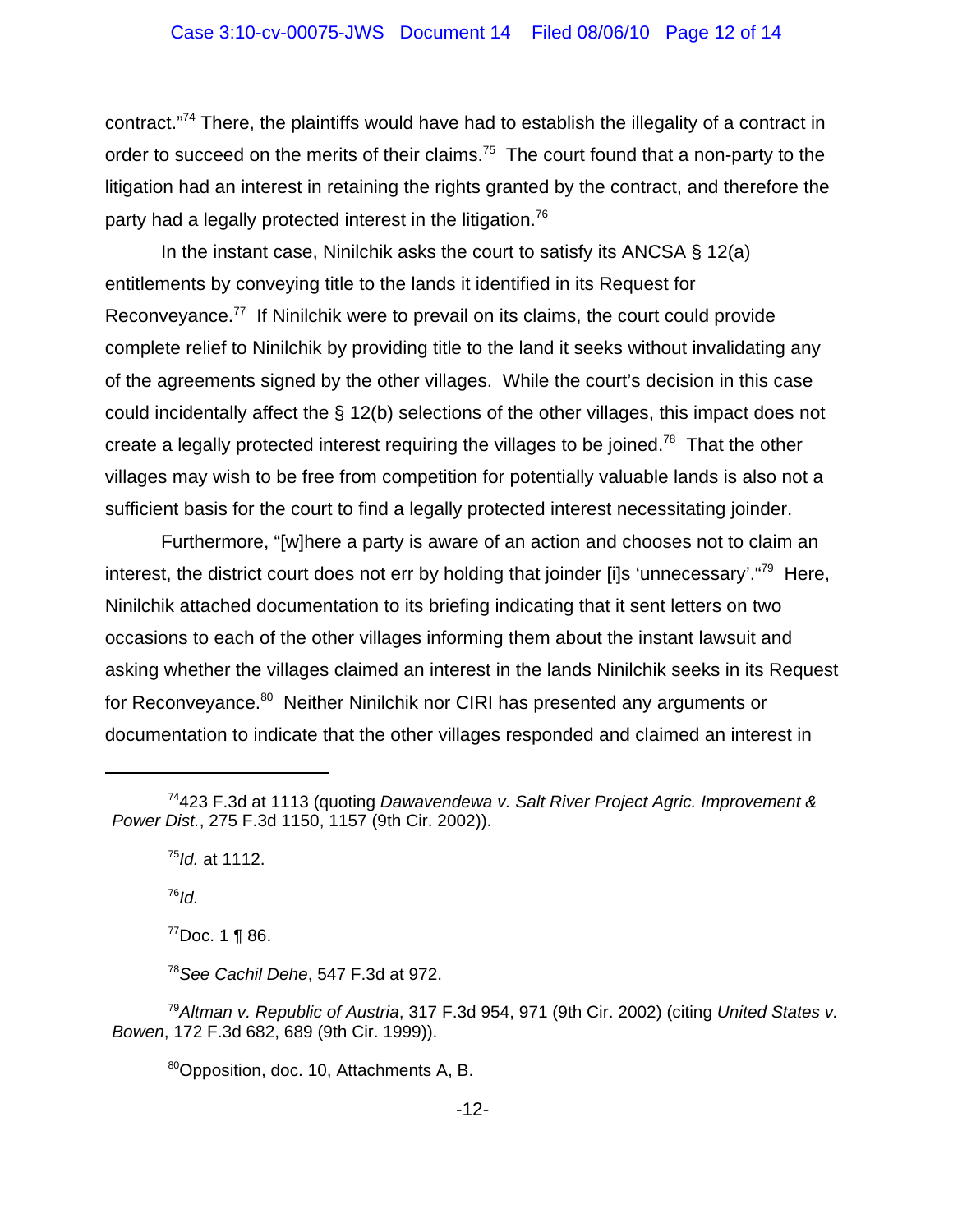the lands that Ninilchik seeks. Moreover, none of the other villages have sought to intervene in this action.

CIRI next argues that the other villages are required parties to this action under Rule 19(a)(1)(B)(ii) because failure to join them could expose CIRI to "multiple, or otherwise inconsistent obligations."81 The Ninth Circuit has adopted the definition of "inconsistent obligations" endorsed by the First Circuit:

Inconsistent obligations occur when a party is unable to comply with one court's order without breaching another court's order concerning the same incident. Inconsistent adjudications or results, by contrast, occur when a defendant successfully defends a claim in one forum, yet loses on another claim arising from the same incident in another forum. $82$ 

CIRI claims that, without the other villages joined to this action, it could be bound by inconsistent interpretations of its proper duties under ANCSA and the various agreements designed to implement that Act.<sup>83</sup> As an example, CIRI suggests that "in one case, a court might uphold CIRI's final [§] 12(a) determinations, and in another case, a court might order CIRI to convey to Ninilchik its 2008 [§] 12(a) selections."<sup>84</sup> However, the mere possibility that CIRI could have to abide by one court's decision to allocate to Ninilchik the lands it seeks in its Request for Reconveyance, while adhering to a different interpretation of the § 12(a) Conveyance Agreement in its dealings with the other villages in possible future litigation over § 12(b) entitlements, without more, does not create a "substantial risk" of incurring "inconsistent obligations" pursuant to Rule 19(a).<sup>85</sup>

Furthermore, Ninilchik and CIRI disagree as to whether, by signing the Consent to Conveyance, each village waived its rights to sue over § 12(a) conveyances to the other

<sup>84</sup>*Id.*

 $81$ Doc. 6 at p. 10 (citing Fed. R. Civ. P. 19(a)(1)(B)(ii)).

<sup>82</sup>*Cachil Dehe*, 547 F.3d at 976 (quoting *Delgado v. Plaza Las Americas, Inc.,* 139 F.3d 1, 3 (1st Cir. 1998)).

 ${}^{83}$ Doc. 6 at p. 10.

<sup>85</sup>*See Cachil Dehe*, 547 F.3d at 976.